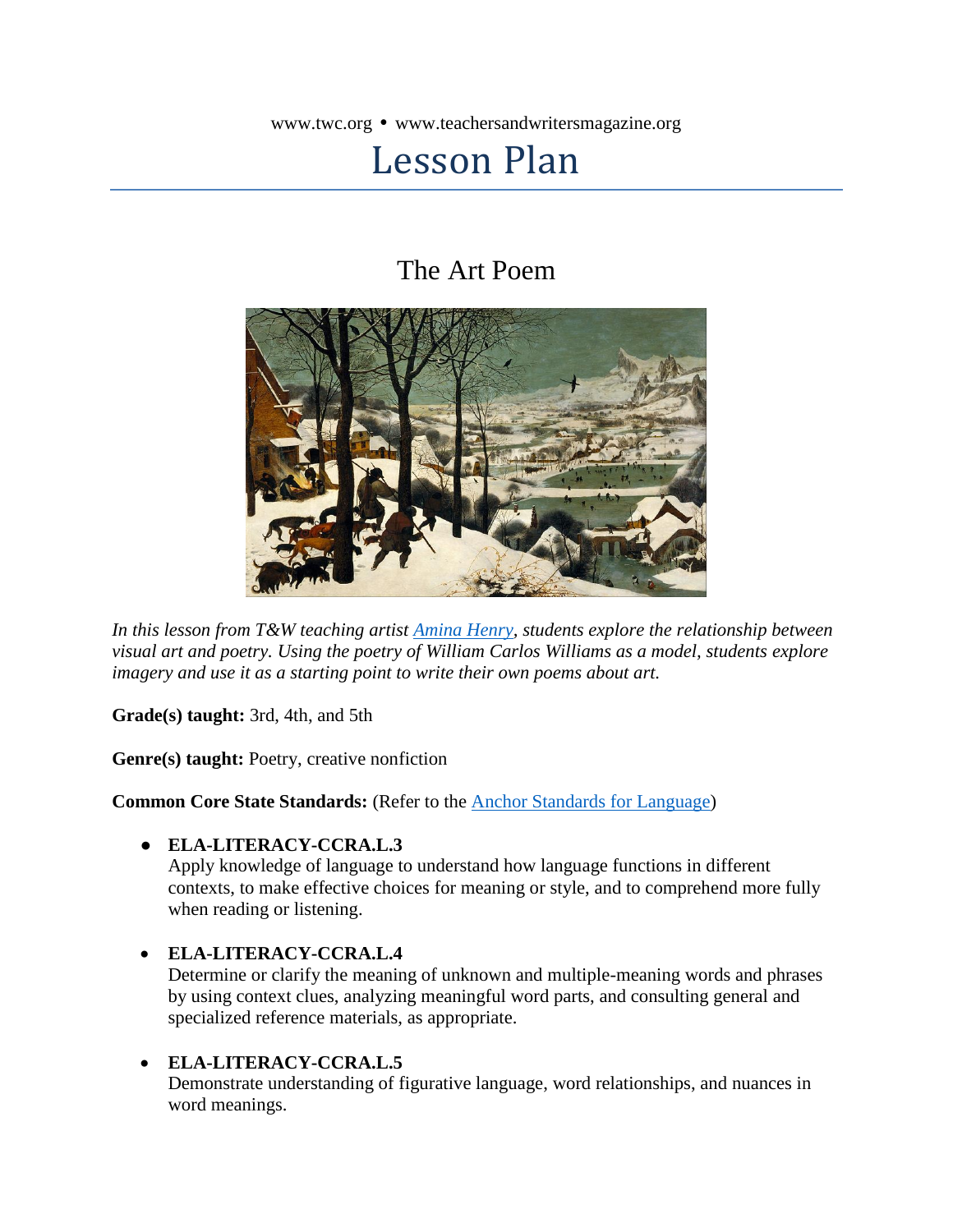#### **Lesson Objectives:**

Students will:

- Explore the relationship between visual art and creative writing
- Develop critical analysis skills by responding to art images and their ability to translate what they observe into impactful creative writing.

#### **Guiding Questions:**

- What is the relationship between art and poetry?
- How can art inspire us to write poetry?

**Ritual (5 minutes):** Share quote about art and poetry.

"Painting is silent poetry, and poetry is painting that speaks." —Plutarch

Lead students in a brief discussion about the quote. What effect can both a painting and a poem have on their audience (e.g., recall a personal memory, feel as if they are in the scene itself, think about a particular subject)?

#### **Warm-up (10 mins):**

Pass out "The Hunter in the Snow" by William Carlos Williams, with the image of Brueghel's painting "Hunter in the Snow" as a class. Discuss some of the images that stand out the most from the poem.

Split students into pairs and hand out selected images from the poem to each pairing. (You can cut out images from a magazine or print from the internet.) Students have 3 minutes to create a tableau (frozen scene) of the image. (Examples: Icy mountains, antlers in the cold, the hill a pattern of skaters, huge bonfire, women who cluster, a winter-struck bush.)

The teacher moves around the room, having each student physicalize the image.

The students read the whole poem again. Note that they've already engaged in a close reading activity to familiarize themselves with the language from the text.

### **The Hunter in the Snow**

By William Carlos Williams

The over-all picture is winter icy mountains in the background the return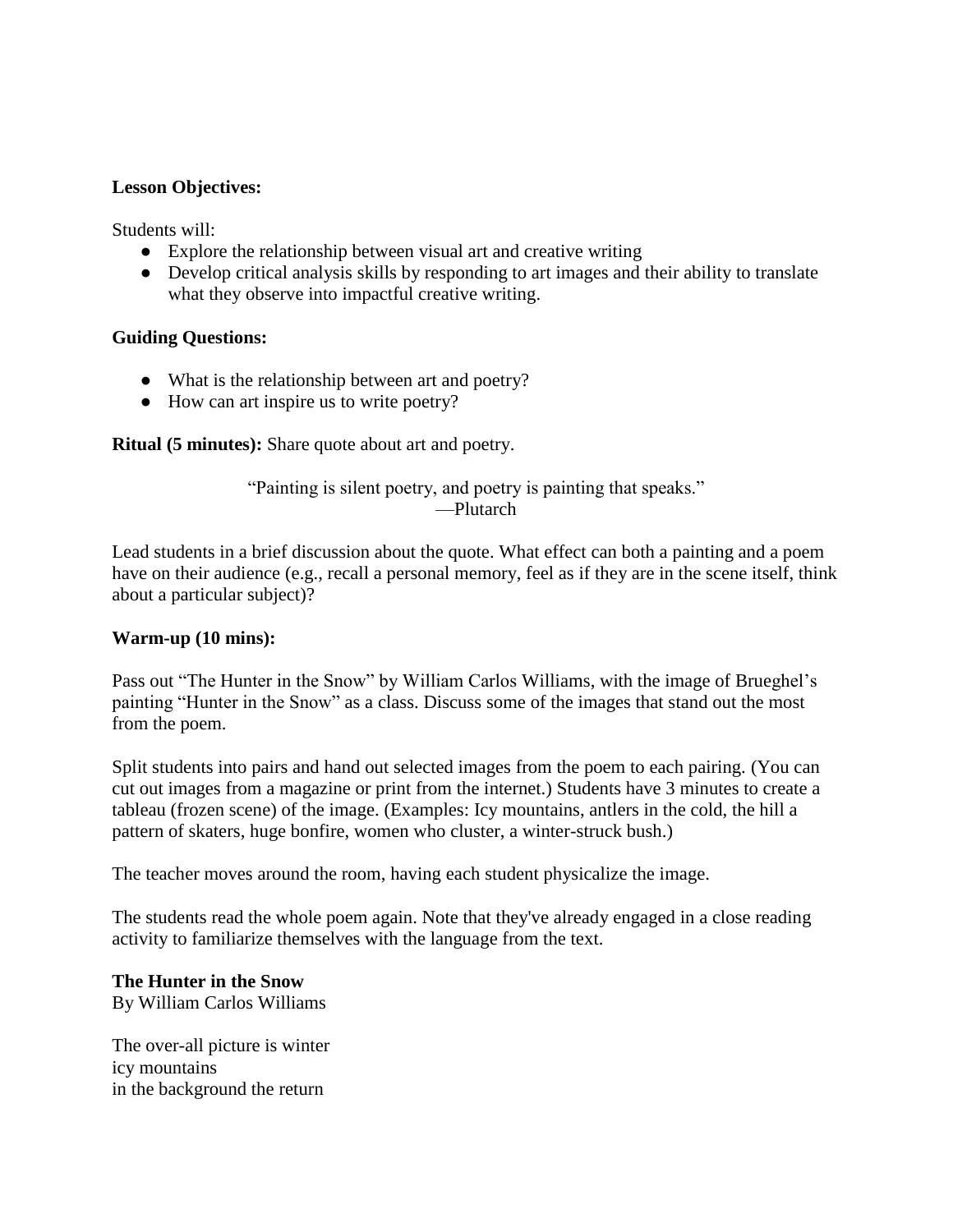from the hunt it is toward evening from the left sturdy hunters lead in

their pack the inn-sign hanging from a broken hinge is a stag a crucifix

between his antlers the cold inn yard is deserted but for a huge bonfire

that flares wind-driven tended by women who cluster about it to the right beyond

the hill is a pattern of skaters Brueghel the painter concerned with it all has chosen

a winter-struck bush for his foreground to complete the picture

#### **Introduction (10-15 minutes):**

Ask Students:

- What words or phrases stick out to you in the poem?
- What are the strongest images?
- What is the most interesting part of the poem for you?
- What do you think William Carlos Williams' point of view, or opinion, is about the hunters in the snow?
- What is the tone of the poem? Is it a happy poem, a sad poem, or something else?

Now flip over your paper and look at Brueghel's "Hunter in the Snow":

- Circle any words in the poem that best describe the strongest images.
- Look for any adjectives that describe the main characters, whether human or animal.
- Look for something in the painting that the poem did not see. Have each pair of students take five minutes to write out one phrase, line, or group of words that evokes something as yet unseen by the poem.

#### **Main activity** (20-25 mins)**:**

• Students will gather into small groups of three or four and write poems in which they describe what they see in a work of art.